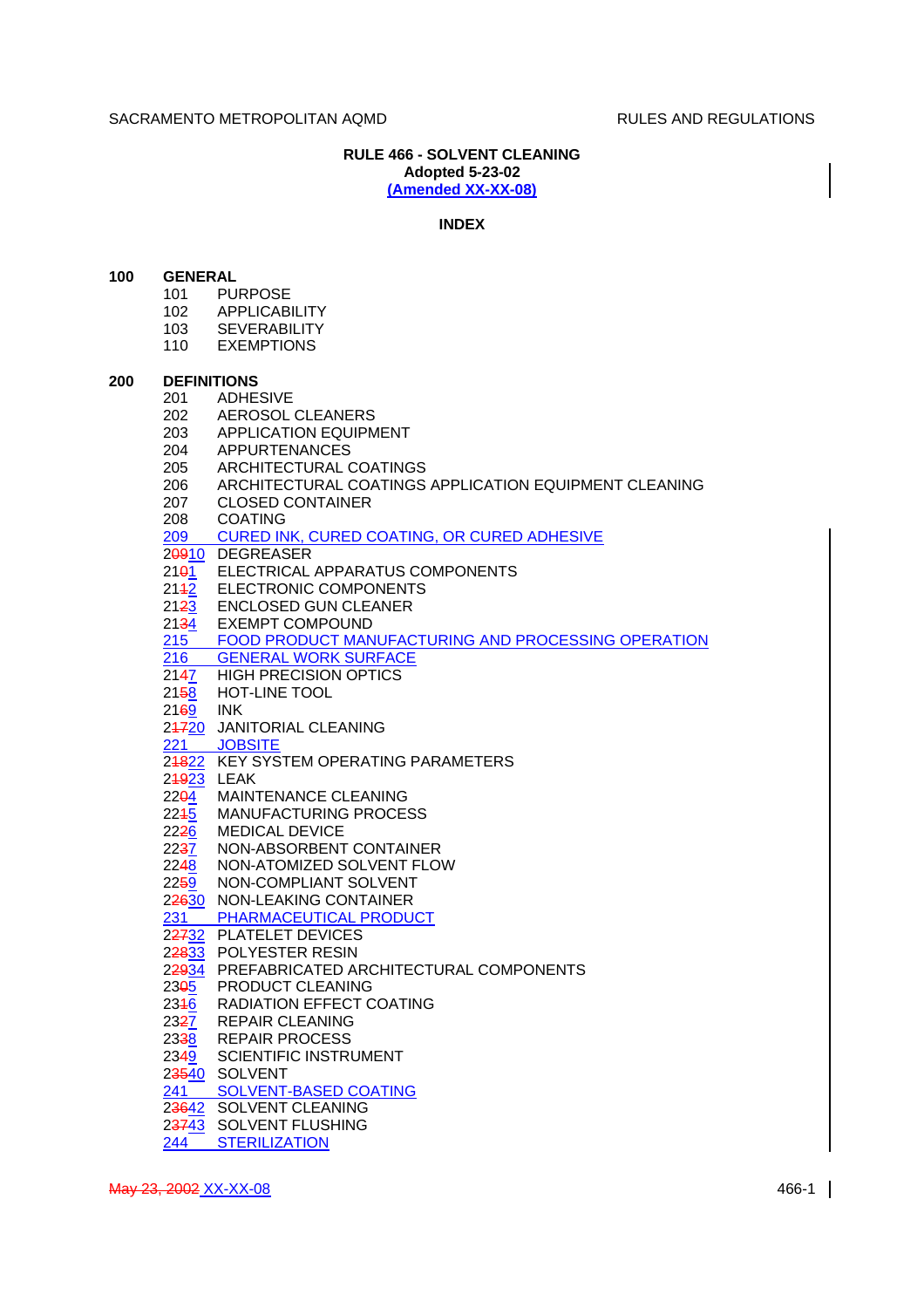- 23845 STERILIZATION INDICATING INK
- 23946 STATIONARY SOURCE<br>247 STRIPPING
	- **STRIPPING**
- 2408 VOLATILE ORGANIC COMPOUND (VOC)
- $244\overline{9}$  VOLATILE ORGANIC COMPOUND (VOC) AS APPLIED
- 250 WATER-BASED COATING
- 24251 WIPE CLEANING

# **300 STANDARDS**

- 301 VOC STANDARDS
- 302 CLEANING DEVICES AND METHODS REQUIREMENTS
- 303 STORAGE AND DISPOSAL REQUIREMENTS
- 304 EMISSIONS CONTROL EQUIPMENT

# **400 ADMINISTRATIVE REQUIREMENTS**

## 401 COMPLIANCE SCHEDULE

- 4021 CALCULATION FOR DETERMINING VOC CONTENT OF CLEANING SOLVENT INCLUDING WATER AND EXEMPT COMPOUNDS
- 4032 CALCULATION FOR DETERMINING PERCENT CONTROL EFFICIENCY AND VOC MASS EMISSION RATE
- 4043 OPERATION AND MAINTENANCE PLAN
- 4054 PRODUCT INFORMATION REQUIREMENTS FOR SELLERS

## **500 MONITORING AND RECORDS**

- 501 RECORDKEEPING
- 502 TEST METHODS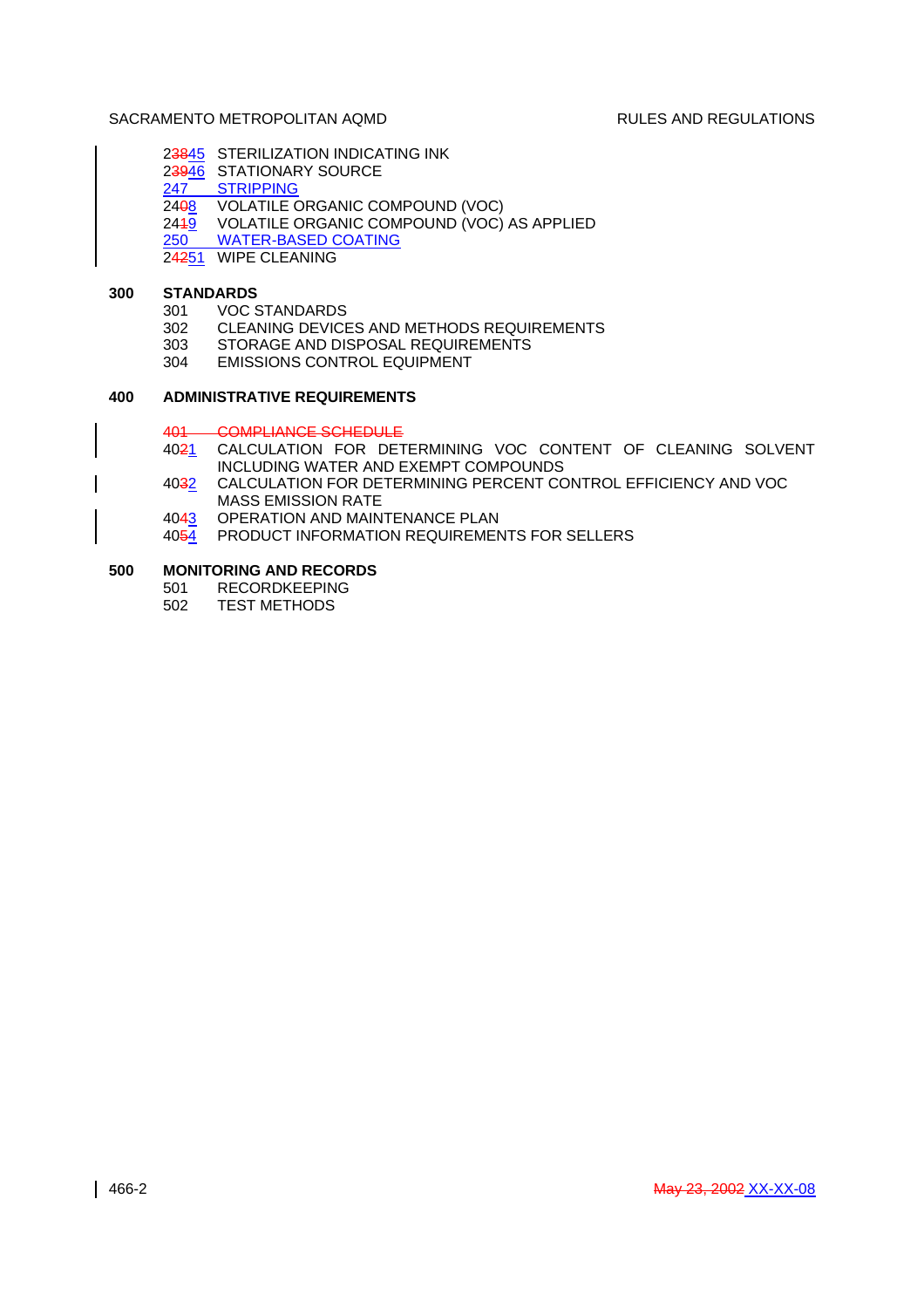## **100 GENERAL**

- 101 **PURPOSE:** To reduce the emissions of volatile organic compounds from solvent cleaning operations and activities, and from the storage and disposal of new and spent cleaning solvents.
- 102 **APPLICABILITY:** Except as provided in Section 110, this rule applies to all persons who use VOC-containing materials in solvent cleaning operations during the production, repair, maintenance or servicing of parts, products, tools, machinery, or equipment, or in general work areas, and to all persons who store and dispose of VOC-containing materials used in solvent cleaning. The rule also applies to sellers of VOC-containing materials for use in solvent cleaning operations, and to all persons who use VOC-containing materials for the sterilization of food manufacturing and processing equipment.
- 103 **SEVERABILITY**: If a court of competent jurisdiction issues an order that any provision of this rule is invalid, it is the intent of the Board of Directors of the District that other provisions of this rule remain in full force and effect, to the extent allowed by law.
- 110 **EXEMPTIONS:**
	- 110.1 The provisions of this rule do not apply to cleaning operations specifically subject to requirements under the following rules:
		- a. Rule 444 PETROLEUM SOLVENT DRY CLEANING;
		- b. Rule 450 GRAPHIC ARTS OPERATIONS:
		- c. Rule 451 SURFACE COATING OF MISCELLANEOUS METAL PARTS AND PRODUCTS;
		- d. Rule 452 CAN COATING;
		- e. Rule 454 DEGREASING OPERATIONS
		- f. Rule 456 AEROSPACE ASSEMBLY AND COMPONENT COATING OPERATIONS;
		- g. Rule 459 AUTOMOTIVE, TRUCK AND HEAVY EQUIPMENT REFINISHING OPERATONS;
		- h. Rule 460 ADHESIVES AND SEALANTS;
		- i. Rule 463 WOOD PRODUCTS COATING;
		- j. Rule 464 ORGANIC CHEMICALS MANUFACTURING OPERATIONS; and
		- k. Rule 465 POLYESTER RESIN OPERATIONS; and.
	- 110.2 The provisions of this rule shall not apply to the following:
		- a. Prior to (one year after date of adoption), Ccleaning using solvents that contain 50 grams per liter or less VOCs as applied including water and exempt compounds. This exemption expires on (one year after date of adoption);
		- b. Effective (one year after date of adoption), cleaning using solvents that contain 25 grams per liter or less VOCs as applied including water and exempt compounds;
		- bc. Cleaning of solar cells, laser hardware, scientific instruments, high-voltage microwave vacuum tubes, and high-precision optics;
		- ed. Cleaning of cotton swabs to remove cottonseed oil before cleaning of highprecision optics;
		- de. Cleaning of paper-based gaskets and clutch assemblies where rubber is bonded to metal by means of an adhesive;
		- ef. Cleaning of application equipment used to apply coatings on satellites and | radiation effect coatings;
		- fg. Prior to (one year after date of adoption), Ccleaning of electrostatic coating application equipment. This exemption expires on (one year after date of adoption); and
		- gh. Janitorial cleaning, including graffiti removal.
	- 110.3 The provisions of this rule, except for the recordkeeping requirements in Section 501, shall not apply to the following: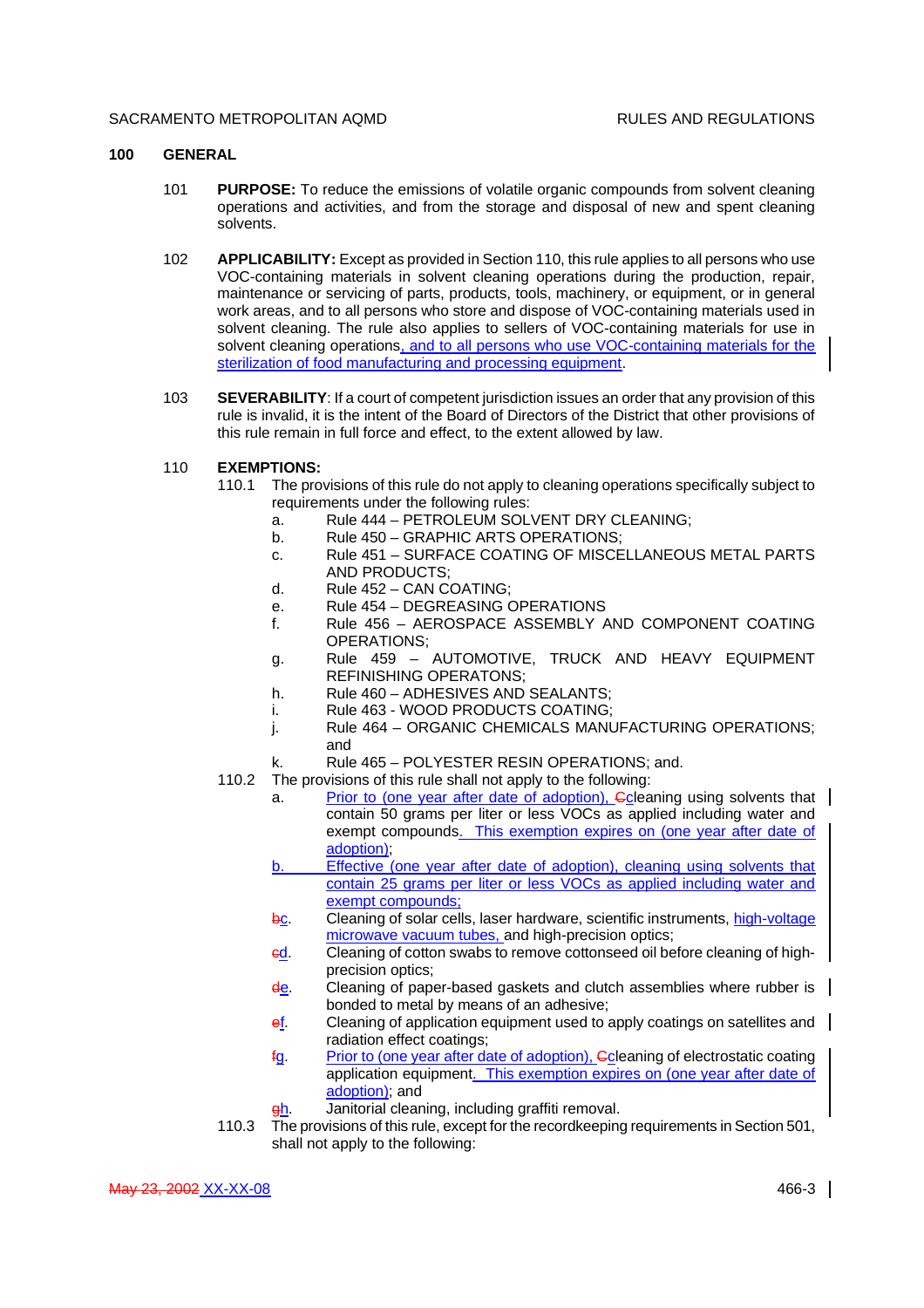- a. Cleaning of sterilization ink indicating equipment provided that the solvent usage is less than 1.5 gallons per day;
- b. Cleaning with aerosol provided that 160 fluid ounces or less of aerosol product are used per day, per stationary source.
- 110.4 The provisions of Section 302.2 shall not apply to the cleaning of the nozzle tips of automated spray equipment systems, except for robotic systems.
- 110.5 The provisions of Section 301.1 shall not apply to materials used for the stripping of cured inks, cured coatings, or cured adhesives.

#### **200 DEFINITIONS**

- 201 **ADHESIVE:** Any material that is used to bond one surface to another surface by attachment.
- 202 **AEROSOL CLEANING SOLVENT:** A material used as a surface preparation solvent, a cleanup solvent, or as a stripper and consisting of liquid and/or gaseous solvent and propellants packaged in a hand-held, pressurized, non-refillable container. The container expels pressurized aerosol materials when a valve on the container is depressed.
- 203 **APPLICATION EQUIPMENT**: A device used to apply adhesive, coating, ink, or polyester resin materials.
- 204 **APPURTENANCES:** Accessories to a stationary structure, including, but not limited to: hand railings, cabinets, bathroom and kitchen fixtures, fences, rain-gutters and down-spouts, window screens, lamp-posts, heating and air conditioning equipment, other mechanical equipment, large fixed stationary tools and concrete forms.
- 205 **ARCHITECTURAL COATINGS:** Any coating applied to stationary structures and their appurtenances, to mobile homes, to pavements, or to curbs.
- 206 **ARCHITECTURAL COATINGS APPLICATION EQUIPMENT CLEANING**: The cleaning of architectural coating application equipment such as paint spray guns, brushes, and hoses. For purpose of this rule, the cleaning of architectural coating application equipment used for coating of prefabricated architectural components are not subject to the requirements of this rule.
- 207 **CLOSED CONTAINER:** A container which has a nonabsorbent cover where the cover meets with the main body of the container without any visible gaps between the cover and the main body of the container.
- 208 **COATING:** A material applied onto or impregnated into a substrate for protective, decorative, or functional purposes. Such materials include, but are not limited to, paints, varnishes, sealers, and stains.
- 209 **CURED INK, CURED COATING, OR CURED ADHESIVE:** An ink, coating, or adhesive, which is dry to the touch.
- 20910 **DEGREASER:** A tank, tray, drum, or other container in which the objects to be cleaned are exposed to a solvent or solvent vapor in order to remove contaminants.
- 2101 **ELECTRICAL APPARATUS COMPONENTS:** An internal component such as wires, windings, stators, rotors, magnets, contacts, relays, energizers, and connections in an apparatus that generates or transmits electrical energy including, but not limited to: alternators, generators, transformers, electric motors, cables, and circuit breakers, except for the actual cabinet in which the components are housed. Electrical components of graphic arts application equipment and hot-line tools are also included in this category.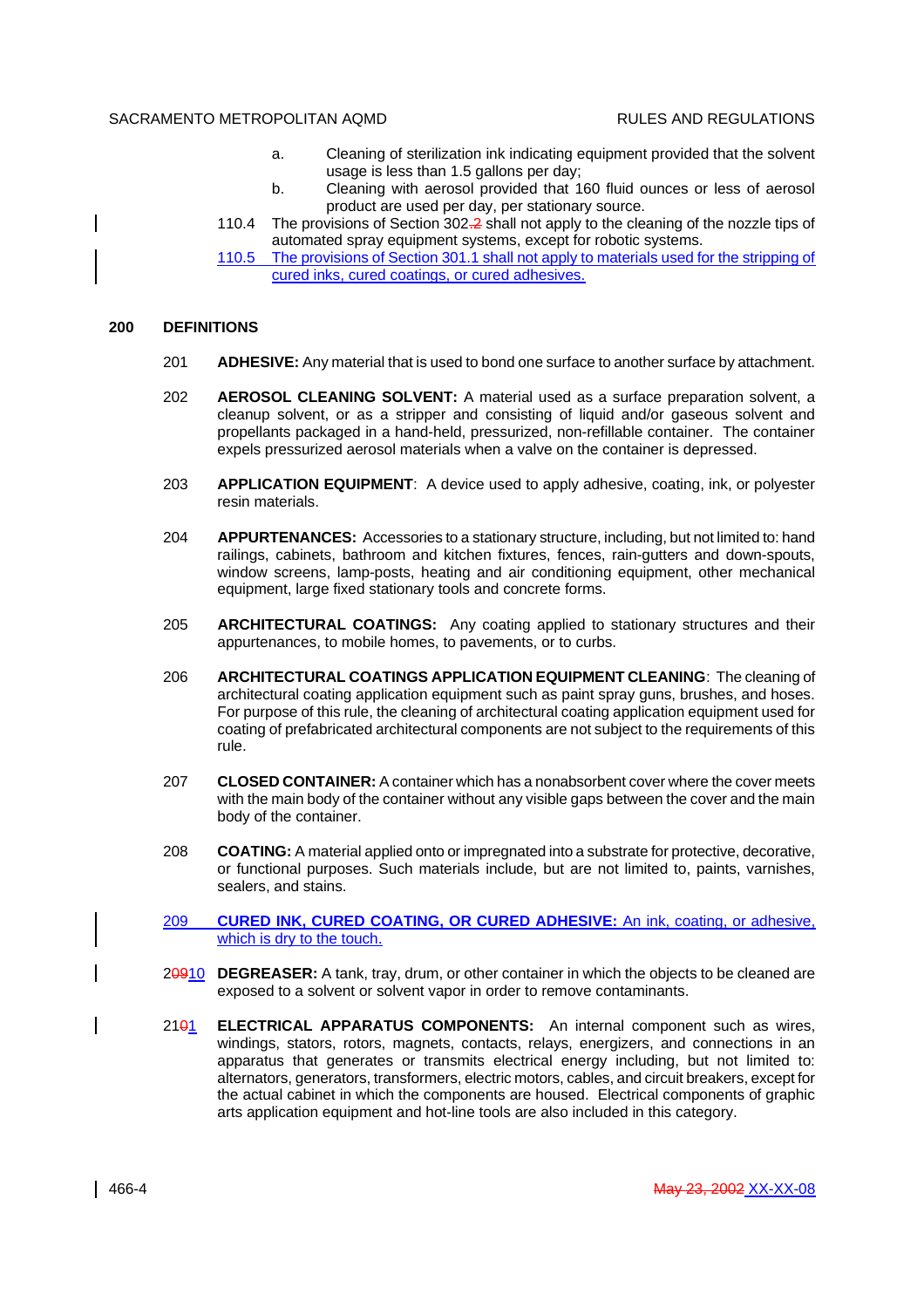2112 **ELECTRONIC COMPONENTS:** The portion of an assembly, including circuit board assemblies, printed wire assemblies, printed circuit boards, soldered joints, ground wires, bus bars, and other electrical fixtures, except for the actual cabinets in which the components are housed.

## 2123 **ENCLOSED GUN CLEANER:**

- 2123.1 A device that is used for the cleaning of spray guns, cups, pots and hoses, that has an enclosed solvent container, is not open to the ambient air when in use, and has a mechanism to force the cleanup material through the gun while the cleaner is in operation; or
- $2123.2$  A device that is used for the cleaning of spray guns, cups, pots and hoses, that has an enclosed solvent container, uses non-atomized solvent flow to flush the spray equipment and collects and returns the discharged solvent to the enclosed container.
- 2134 **EXEMPT COMPOUND:** For the purposes of this rule, "exempt compound" has the same meaning as in Rule 101—GENERAL PROVISIONS AND DEFINITIONS.
- 215 **FOOD PRODUCT MANUFACTURING AND PROCESSING OPERATION:** Any activity or equipment used in the production, formulation, or configuration of any food product. Such manufacturing and processing operations include, but are not limited to distillation, extraction, reacting, blending, drying, crystallizing, granulating, separation, sterilization, and filtering.
- 216 **GENERAL WORK SURFACE:** An area of a medical device or pharmaceutical facility where solvent cleaning is performed on work surfaces including, but not limited to, tables, countertops, and laboratory benches. General work surface shall not include items defined under janitorial cleaning.
- 2147 **HIGH PRECISION OPTICS:** An optical element used in an electro-optical device and is designed to sense, detect, or transmit light energy, including specific wavelengths of light energy and changes in light energy levels.
- 2158 HOT-LINE TOOL: A specialized tool used primarily on the transmission systems, subtransmission systems and distribution systems for replacing and repairing circuit components or for other types of work with electrically energized circuits.
- 2169 **INK:** Any fluid or viscous composition used in printing, impressing, or transferring an image onto a substrate.
- 21720 **JANITORIAL CLEANING:** The cleaning of building or facility components including, but not limited to, floors, ceilings, walls, windows, doors, stairs, and bathrooms, furnishings, and exterior surfaces of office equipment, and excludes the cleaning of work areas where manufacturing or repair activity is performed.
- 221 **JOBSITE:** The location where architectural coatings are applied to stationary structures or their accessories at the site of installation. Jobsite does not include the application of coatings in or on the premises of a factory or a shop as part of a manufacturing, production, or repairing process.

# 21822 **KEY SYSTEM OPERATING PARAMETER:**

- 24822.1A variable that is critical to the operation of an emission control system and that ensures:
	- a. Operation of the system within the system manufacturer's specifications, and
	- b. Compliance with the overall system efficiency standard required by Section 305.
- 24822.2Such variables may include, but are not limited to:
	- a. Hours of operation,
	- b. Temperature,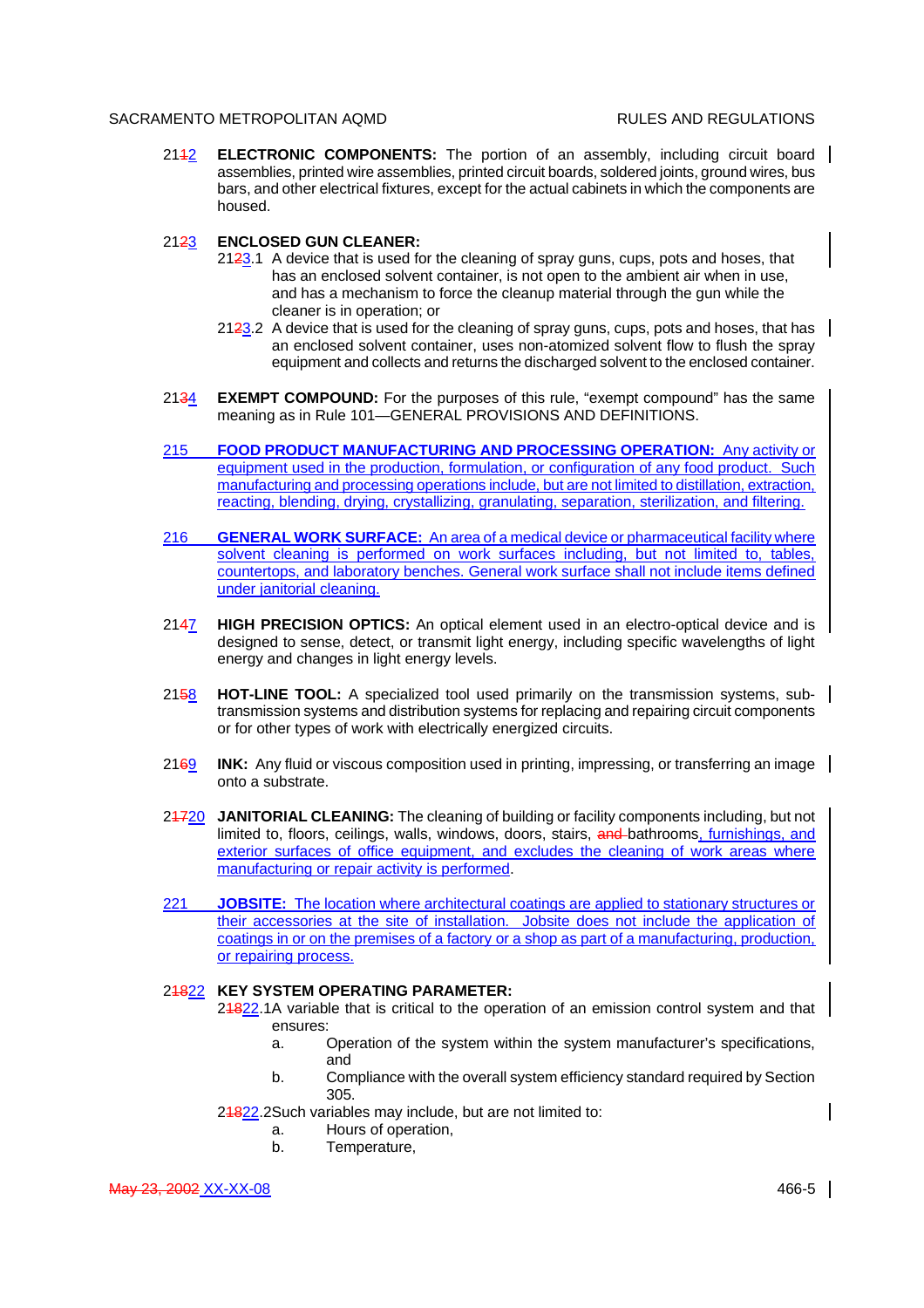- c. Flow rate, and
- d. Pressure.
- 21923 **LEAK:** A leak is:

21923.1The dripping of liquid volatile organic compounds in excess of three drops per minute; or

24923.2The appearance of a visible mist.

- 22<del>04</del> MAINTENANCE CLEANING: A solvent cleaning operation or activity carried out to keep tools, machinery, molds, forms, jigs, or general work areas where manufacturing or repair activity is performed clean and in good operational condition. This definition does not include the cleaning of application equipment for coatings, adhesives, or inks.
- 2215 **MANUFACTURING PROCESS:** The process of making goods or articles by hand or by machinery.
- 2226 **MEDICAL DEVICE:** An instrument, apparatus, implement, machine, contrivance, implant, in vitro reagent or other similar article, including any component or accessory, that meets one of the following conditions:
	- 2226.1 it is intended for use in the diagnosis of disease or other conditions, or in the cure, mitigation, treatment, or prevention of disease; or
	- 2226.2 it is intended to affect the structure or any function of the body; or
	- 2226.3 it is defined in the National Formulary or the United States Pharmacopoeia, or any supplement to them.
- 2237 **NON-ABSORBENT CONTAINER:** A container made of nonporous material, which does not allow the migration of the liquid solvent through it.
- 2248 **NON-ATOMIZED SOLVENT FLOW:** The use of a solvent in the form of a liquid stream without atomization to remove uncured adhesives, uncured inks, uncured coatings, and contaminants from an article.
- 2259 **NON-COMPLIANT SOLVENT:** A solvent that:
	- 2259.1 exceeds the VOC content limits specified in Section 301, and
	- 2259.2 is not exempt pursuant to Section 110, and
	- 2259.3 is used a facility that does not use emission control equipment pursuant to Section 304, and
	- 2259.4 is used a facility that does not use an alternative compliance option pursuant to Rule 107, ALTERNATIVE COMPLIANCE.
- 22630 **NON-LEAKING CONTAINER:** A container without leak.
- 231 **PHARMACEUTICAL PRODUCT:** A preparation or compound of medicinal drugs including, but not limited to, a prescription drug, analgesic, decongestant, antihistamine, cough suppressant, vitamin, mineral and herb, and is used by humans for consumption to enhance personal health.
- 22732 **PLATELET DEVICES:** A very precision photo chemically etched metallic plates that are diffusion bonded (high pressure and heat) to make a monolithic part. The details of these parts can be a small as .00005 inches.
- 22833 **POLYESTER RESIN:** Unsaturated polyester resin such as isophthalic, orthophthalic, halogenated, bisphenol-A, vinyl-ester, or furan resin; cross-linking agent; catalyst, gel coat, inhibitor, accelerator, promoter, and any other VOC-containing material comprising a resin made from polyester. Inert filler and cleaning material are excluded from this definition.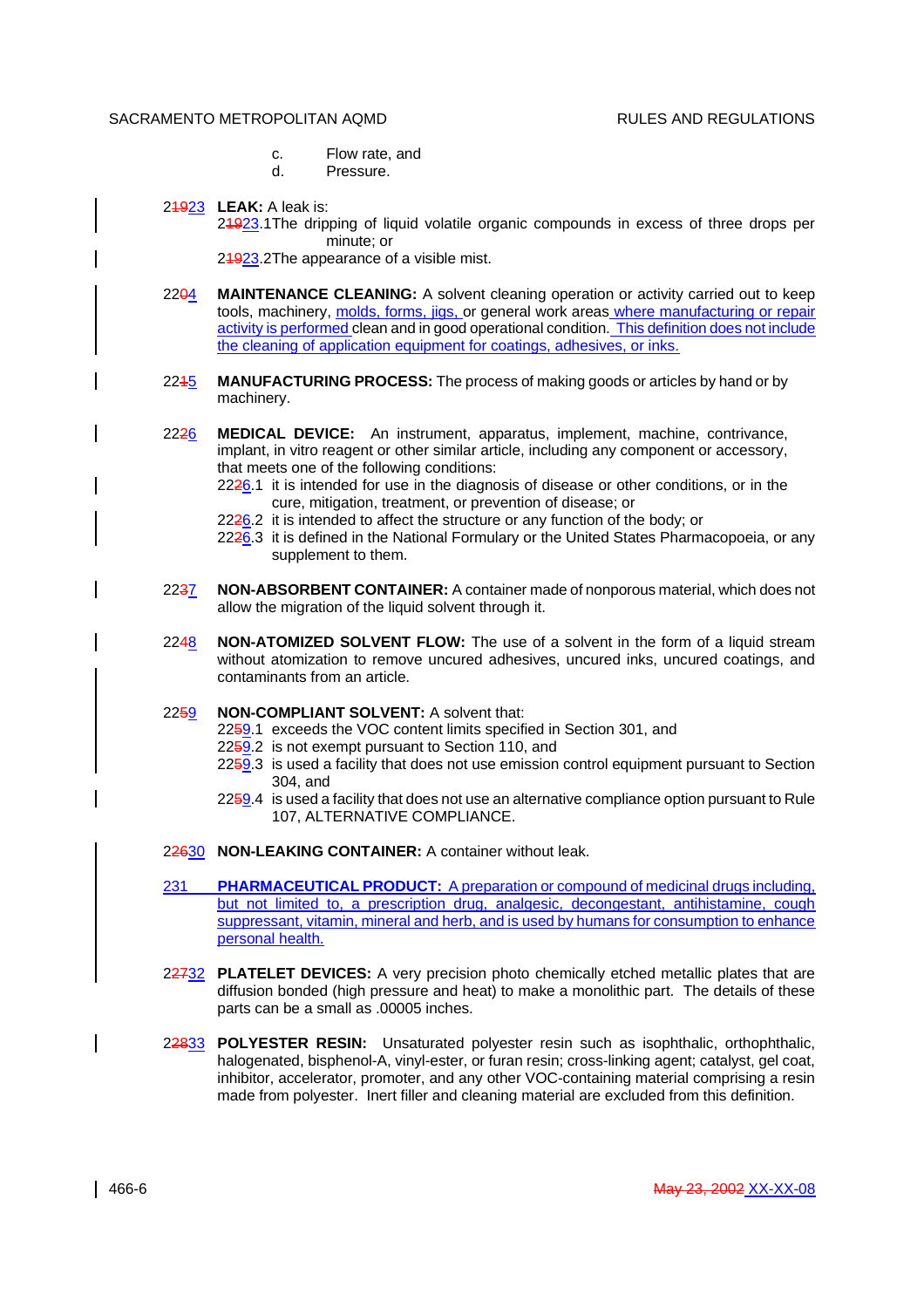- 22934 **PREFABRICATED ARCHITECTURAL COMPONENTS:** Prefabricated metal parts and products which are to be used as architectural appurtenances or structures and which are coated in a shop environment, not including window frames and door frames.
- 23<del>0</del>5 **PRODUCT CLEANING:** The cleaning of parts or components in a process of making goods or articles by hand or by machinery from those parts or components.
- 2346 **RADIATION-EFFECT COATING:** A material that prevents radar detection.
- 2327 **REPAIR CLEANING:** A solvent cleaning operation or activity carried out during a repair | process or as part of a scheduled maintenance procedure during which the parts are removed.
- 2338 **REPAIR PROCESS:** The process of returning a damaged object or an object not operating | properly to good condition.
- 2349 **SCIENTIFIC INSTRUMENT:** An instrument (including the components, assemblies, and subassemblies used in their manufacture) and associated accessories and reagents that is used for the detection, measurement, analysis, separation, synthesis, or sequencing of various compounds.
- 23540 **SOLVENT:** Any liquid containing a volatile organic compound or combination of volatile organic compounds, which is used to perform solvent cleaning.
- 241 **SOLVENT BASED COATING:** A coating designed to be dissolved or suspended in a VOC containing liquid.
- 23642 **SOLVENT CLEANING:** The removal of loosely held uncured adhesives, uncured inks, uncured coatings, and contaminants which include, but are not limited to, dirt, soil, and grease from parts, products, tools, machinery, equipment, and general work areas. Each distinct method of cleaning in a cleaning process, which consists of a series of cleaning methods, shall constitute a separate solvent cleaning operation. Effective (one year after date of adoption), solvent cleaning operations include sterilization of food manufacturing and processing equipment.
- 23743 **SOLVENT FLUSHING:** The use of a solvent to remove uncured adhesives, uncured inks, uncured coatings, or contaminants from the internal surfaces and passages of the equipment by flushing solvent through the equipment.
- 244 **STERILIZATION:** A process or operation that removes or prevents the growth of bacteria and other living microorganisms.
- 23845 **STERILIZATION INDICATING INK:** Ink that changes color to indicate that sterilization has occurred. Such ink is used to monitor the sterilization of medical instruments, autoclave efficiency, and the thermal processing of foods for prevention of spoilage.
- 23946 **STATIONARY SOURCE:** Any building, structure, facility, or emissions unit which emits or may emit any affected pollutant directly or as a fugitive emission.

23946.1Building, structure, facility, or emissions unit includes all pollutant emitting activities | which:

- a. Belong to the same industrial grouping, and
- b. Are located on one property, or two or more contiguous properties, and
- c. Are under the same or common ownership, operation, or control, or which are owned or operated by entities which are under common control.
- $23946.2$ Pollutant emitting activities shall be considered as part of the same industrial grouping if:
	- a. They belong to the same two-digit Standard Industrial Classification (SIC) code, or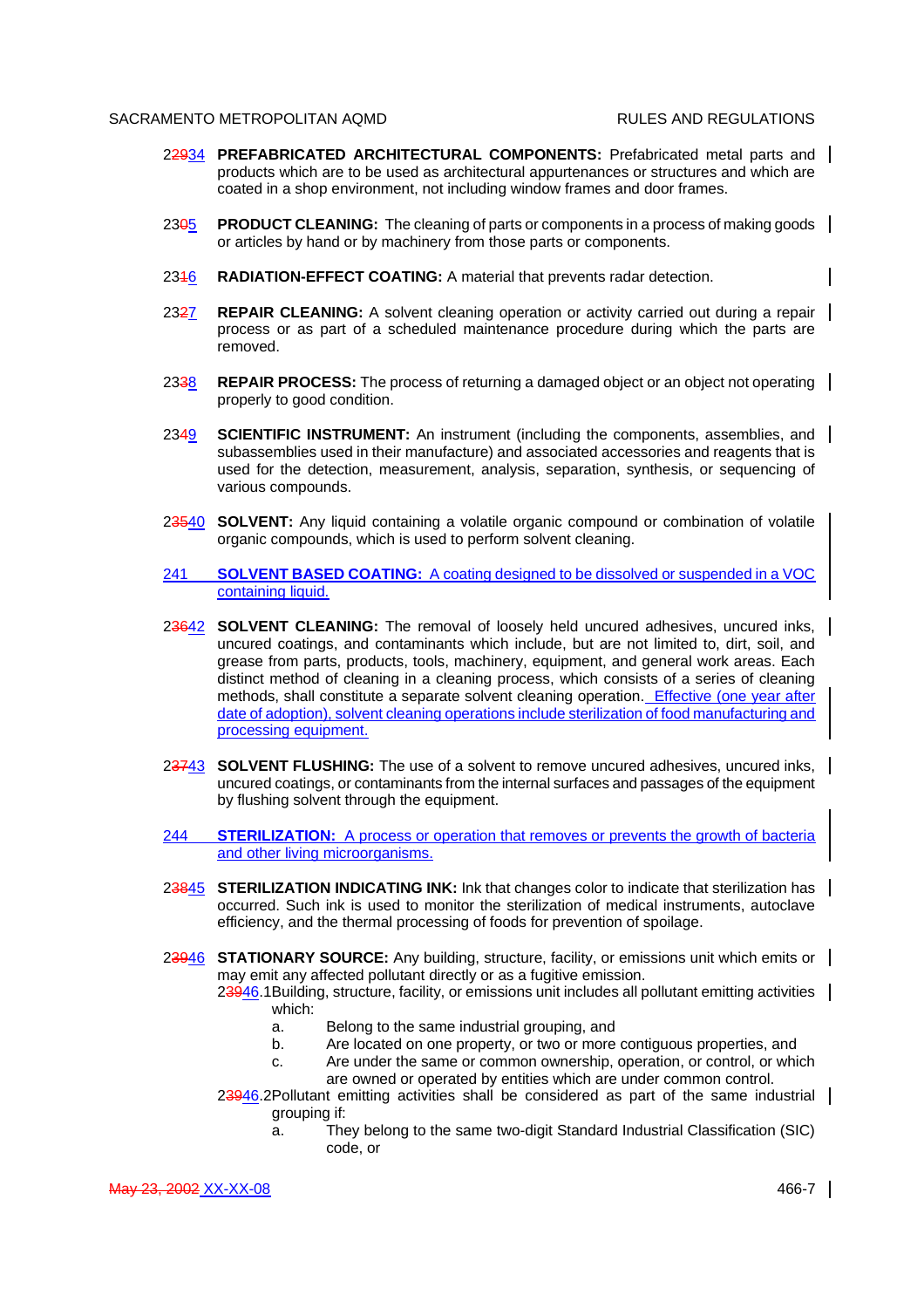- b. They are part of a common production process, which includes industrial processes, manufacturing processes and any connected processes involving a common material.
- 247 **STRIPPING:** The removal of cured inks, cured coatings, or cured adhesives.
	- 2408 **VOLATILE ORGANIC COMPOUND (VOC):** For the purpose of this rule, "volatile organic compound" has the same meaning as in Rule 101—GENERAL PROVISIONS AND DEFINITIONS.
	- 2419 **VOLATILE ORGANIC COMPOUND (VOC) AS APPLIED:** A VOC as applied means the VOC content of the cleaning solvent as applied, including any diluters, as calculated pursuant to Section 502.1.

250 **WATER BASED COATING:** A coating designed to be dissolved or suspended in water.

24251 **WIPE CLEANING:** The method of cleaning a surface by physically rubbing it with a material such as a rag, paper, sponge or a cotton swab moistened with a solvent.

# **300 STANDARDS**

## 301 **VOC STANDARDS:**

301.1 A person shall not perform solvent cleaning unless the solvent has a VOC content, as applied (as determined *perpursuant to* Section 502.1) equal to or less than the applicable VOC limit in the table below. The VOC content shall be calculated based on grams per liter of solvent or pounds per gallon of solvent including water and exempt compounds.

|                                                                                                                             | <b>VOC Content</b><br>g/l (lb/gal) |                       |  |
|-----------------------------------------------------------------------------------------------------------------------------|------------------------------------|-----------------------|--|
|                                                                                                                             | 5/23/03 Prior                      | <b>Effective (one</b> |  |
|                                                                                                                             | to (one year                       | <b>vear after</b>     |  |
| <b>Solvent Cleaning Activity</b>                                                                                            | after date of                      | date of               |  |
|                                                                                                                             | adoption)                          | adoption)             |  |
| General (wipe cleaning, maintenance cleaning)                                                                               | 50 (0.42)                          | 25(0.21)              |  |
| Product Cleaning During Manufacturing Process or Surface Preparation for<br>Coating, Adhesive, Sealants, or Ink Application |                                    |                       |  |
| General                                                                                                                     | 50 (0.42)                          | 25(0.21)              |  |
| Electrical Apparatus Components and Electronic Components                                                                   | 500 (4.2)                          | 100 (0.83)            |  |
| <b>Medical Devices and Pharmaceuticals</b>                                                                                  | 800 (6.7)                          | 800(6.7)              |  |
| <b>Platelets</b>                                                                                                            | 800 (6.7)                          | 800 (6.7)             |  |
| Repair and Maintenance Cleaning                                                                                             |                                    |                       |  |
| General                                                                                                                     | 50 (0.42)                          | 25 (0.21)             |  |
| Electrical Apparatus Components and Electronic Components<br><b>Medical Devices and Pharmaceuticals</b>                     | 900(7.5)                           | 100 (0.83)            |  |
| <b>General Work Surfaces</b>                                                                                                | 600(5.0)                           | 600(5.0)              |  |
| Tools, Equipment, and Machinery                                                                                             | 800 (6.7)                          | 800(6.7)              |  |
| <b>Platelets</b>                                                                                                            | 800 (6.7)                          | 800 (6.7)             |  |
| Architectural Coating Application Equipment                                                                                 |                                    |                       |  |
| Water based Coatings                                                                                                        | 50(0.42)                           |                       |  |
| <b>Enclosed Gun Cleaner</b>                                                                                                 | No limit                           | 25(0.21)              |  |
| <b>No Enclosed Gun Cleaner</b>                                                                                              | 50(0.42)                           | 25(0.21)              |  |
| Solvent based Coatings - Jobsite and no Enclosed Gun Cleaner                                                                | 300(2.5)                           |                       |  |
| <b>Enclosed Gun Cleaner</b>                                                                                                 | No limit                           | 25(0.21)              |  |
| No Enclosed Gun Cleaner, cleaning at jobsite                                                                                | 300(2.5)                           | 25 (0.21)             |  |
| No Enclosed Gun Cleaner, cleaning not at jobsite                                                                            | 50 (0.42)                          | 25(0.21)              |  |
| Sterilization of food manufacturing and processing equipment                                                                | No limit                           | 200 (1.68)            |  |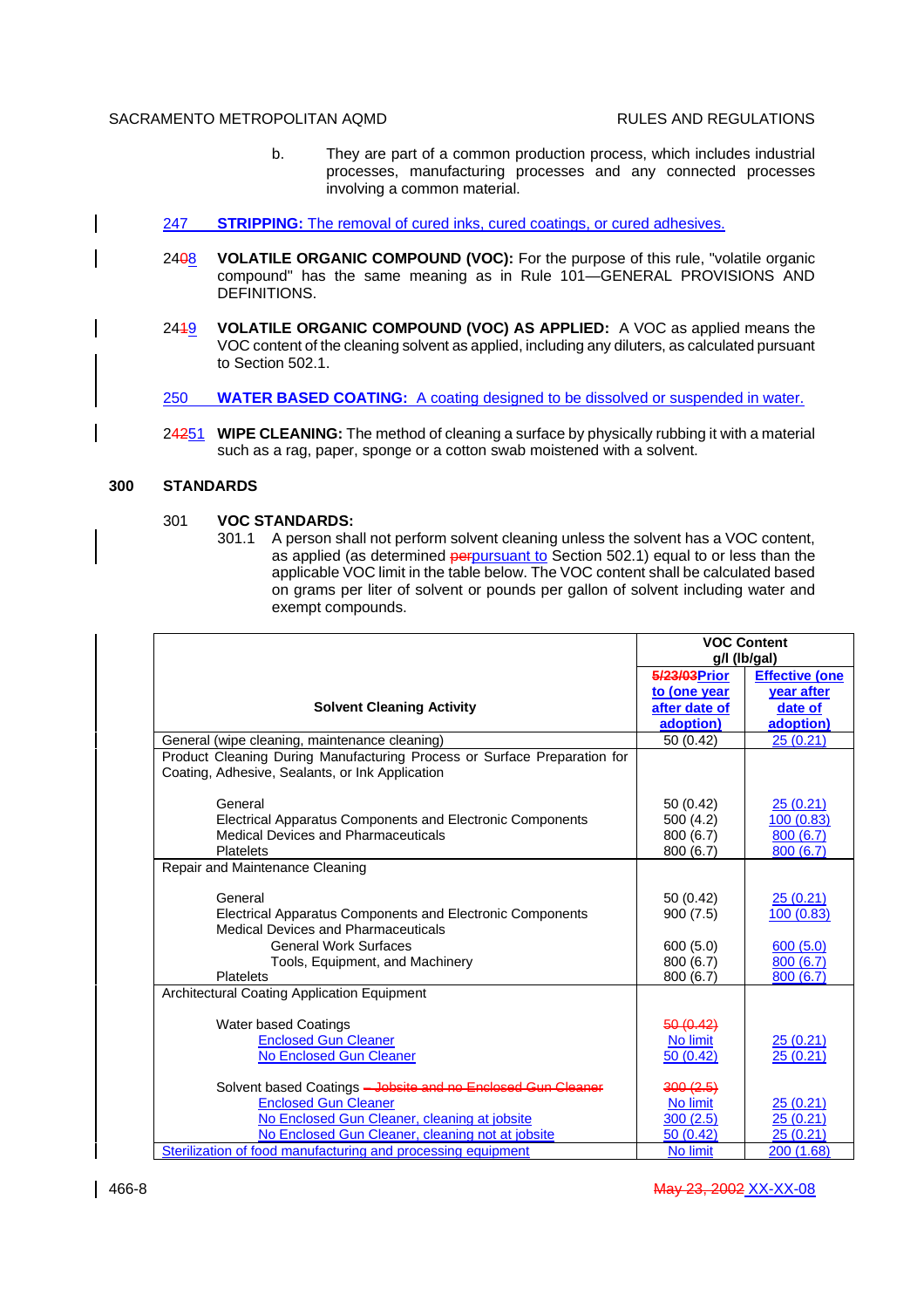- 302 **CLEANING DEVICES AND METHODS REQUIREMENTS:** A person shall not perform solvent cleaning unless one of the following cleaning devices or methods is used: 302.1 Wipe cleaning;
	- 302.2 Cleaning within closed containers or by using hand held spray bottles from which solvents are applied without a propellant-induced force;
	- 302.3 Using cleaning equipment which has a solvent container that is closed during cleaning operations, except when depositing and removing objects to be cleaned, and is closed during non-operation with the exception of maintenance and repair to the cleaning equipment itself;
	- 302.4 Using remote reservoir degreaser, non-vapor degreaser, or vapor degreaser used pursuant to the provisions of Rule 454, DEGREASING OPERATIONS; or
	- 302.5 Using solvent flushing methods where the cleaning solvent is discharged into a container which is closed except for solvent collection openings and, if necessary, openings to avoid excessive pressure buildup inside the container. The discharged solvent from the equipment must be collected into containers without atomizing into the open air. The solvent may be flushed through the system by air or hydraulic pressure, or by pumping.
	- 302.6 Using an enclosed gun cleaner for cleaning of application equipment, except as listed in Section 302.7 or by using a solvent that contains 50 grams per liter or less VOCs for cleaning of spray guns if no enclosed gun cleaner is used;
	- 302.7 Using solvents that comply with the VOC limits in Section 301 and cleaning methods in Section 302.5 for cleaning of application equipment used to apply architectural coatings at the jobsite; or
	- 302.86 Prior to (one year after date of adoption), Coleaning of spray gun nozzles by soaking in solvent provided the container (not to exceed five (5) gallons in size) is kept tightly covered at all times except when accessing the container.

### 303 **STORAGE AND DISPOSAL REQUIREMENTS**

- 303.1 All solvents shall be stored in closed containers when not in use. The container shall be:
	- a. Nonleaking, and
	- b. Nonabsorbent.
- 303.2 All spent solvents shall be disposed of properly. Spent cleanup solvents may be classified as hazardous waste. The owner or operator shall obtain approval from applicable local, state, or federal water pollution control agency prior to disposing of spent solvents into the sewer or storm drain systems.
- 304 **EMISSIONS CONTROL EQUIPMENT:** As an alternative to complying with Sections 301 and 302, a person may use air pollution control equipment provided it satisfies all of the following:
	- 304.1 The air pollution control equipment is approved by the Air Pollution Control Officer pursuant to Rule 201, General Permit Requirements, and
	- 304.2 The air pollution control equipment is designed and operated with:
		- a. A control device efficiency of at least 95 percent on a mass basis, as determined pursuant to Sections 4032 and 502.3, and
		- b. An emission collection efficiency of at least 90 percent on a mass basis of the emissions generated by the solvent cleaning operations, as determined pursuant to Section 502.4, or
		- c. An output of less than 50 parts per million calculated as carbon with no dilution.
	- 304.3 Effective (one year after date of adoption), the air pollution control equipment shall result in VOC emissions per calendar quarter no greater than would have resulted from compliance with Section 301, as calculated by the following equation:

$$
\left[1-\left(\frac{CE}{100}\right)\left(\frac{CL}{100}\right)\right]\sum_{i=1}^{n} ACT_i\left(U_i\right) \le \sum_{i=1}^{n} LIM_i\left(U_i\right)
$$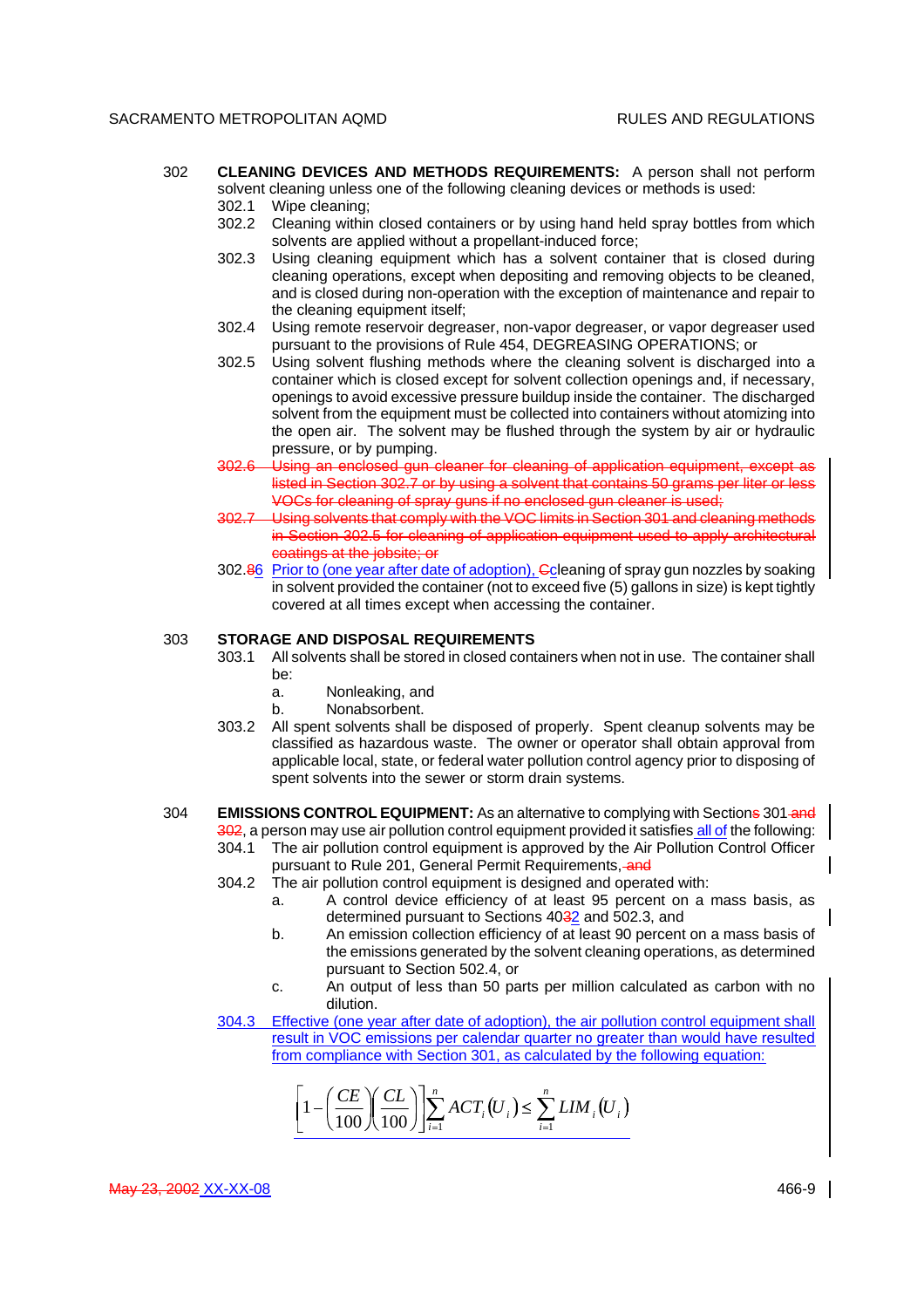| Where: CE |            | Control device efficiency, % by mass                  |
|-----------|------------|-------------------------------------------------------|
|           |            | Collection efficiency, % by mass                      |
|           | <b>ACT</b> | Actual VOC content of material "i," grams per liter   |
|           |            | Applicable VOC limit for material "i" in Section 301, |
|           |            | grams per liter                                       |
|           |            | Usage of material "i," liters per calendar quarter    |

# **400 ADMINISTRATIVE REQUIREMENTS**

- 401 **COMPLIANCE SCHEDULE:** Any person subject to this rule shall be in compliance with the requirements of this rule no later than May 22, 2003.
- 4021 **CALCULATION FOR DETERMINING VOC CONTENT OF CLEANING SOLVENTS INCLUDING WATER AND EXEMPT COMPOUNDS:** For the VOC content as applied, the volume of solvent is defined as the volume of the original solvent, plus any material added to the original solvent (e.g., thinners or reducers). For the VOC content as supplied, the volume of solvent is defined as the volume of the original solvent. The weight of VOC per total volume of solvent shall be calculated by the following equation:

$$
G_2 = \frac{W_v - W_w - W_{ec}}{V_m}
$$

Where:  $G<sub>2</sub>$  = Weight of VOC per total volume of solvent, in grams per liter

- $W_v$  = Weight of all volatile compounds, in grams<br> $W_w$  = Weight of water, in grams
- $W_w$  = Weight of water, in grams<br> $W_{ac}$  = Weight of m compounds, i
	- Weight of m compounds, in grams
- $V_m$  = Volume of solvent, in liters
- 4032 **CALCULATION FOR DETERMINING PERCENT CONTROL EFFICIENCY AND VOC MASS EMISSION RATE:** The VOC mass emission rate shall be calculated both upstream and downstream of the emissions control device based on the VOC mass concentration, collection efficiency, and volumetric flowrate, pursuant to Section 502.3, 502.4, and 502.5 and the following equations:

4042.1 **VOC Mass Emission Rate:**

$$
M = (Q) * (C) * (60 \frac{m}{hr})
$$
 (calculated upstream and downstream)

Where:  $M = VOC$  mass emission rate (upstream/downstream), in  $\frac{b}{h}$ .  $Q =$  the volumetric flowrate at the inlet (upstream) or exhaust stack outlet (downstream), in standard cubic feet per minute as determined by Sections 502.3 and 502.5.

 $C =$  the VOC mass concentration at the inlet (upstream) or outlet (downstream), in pounds per standard cubic feet, as determined pursuant to Section 502.3.

4042.2 **The percent control efficiency is calculated as follows:**

$$
\%CE = \left(\frac{M_u - M_d}{M_u}\right) * 100
$$

| Where: CE   | $=$ | control efficiency.                              |
|-------------|-----|--------------------------------------------------|
| М.,         | $=$ | the upstream VOC mass emission rate, in lb/hr.   |
| $M_{\rm d}$ | $=$ | the downstream VOC mass emission rate, in lb/hr. |

 $\overline{\phantom{a}}$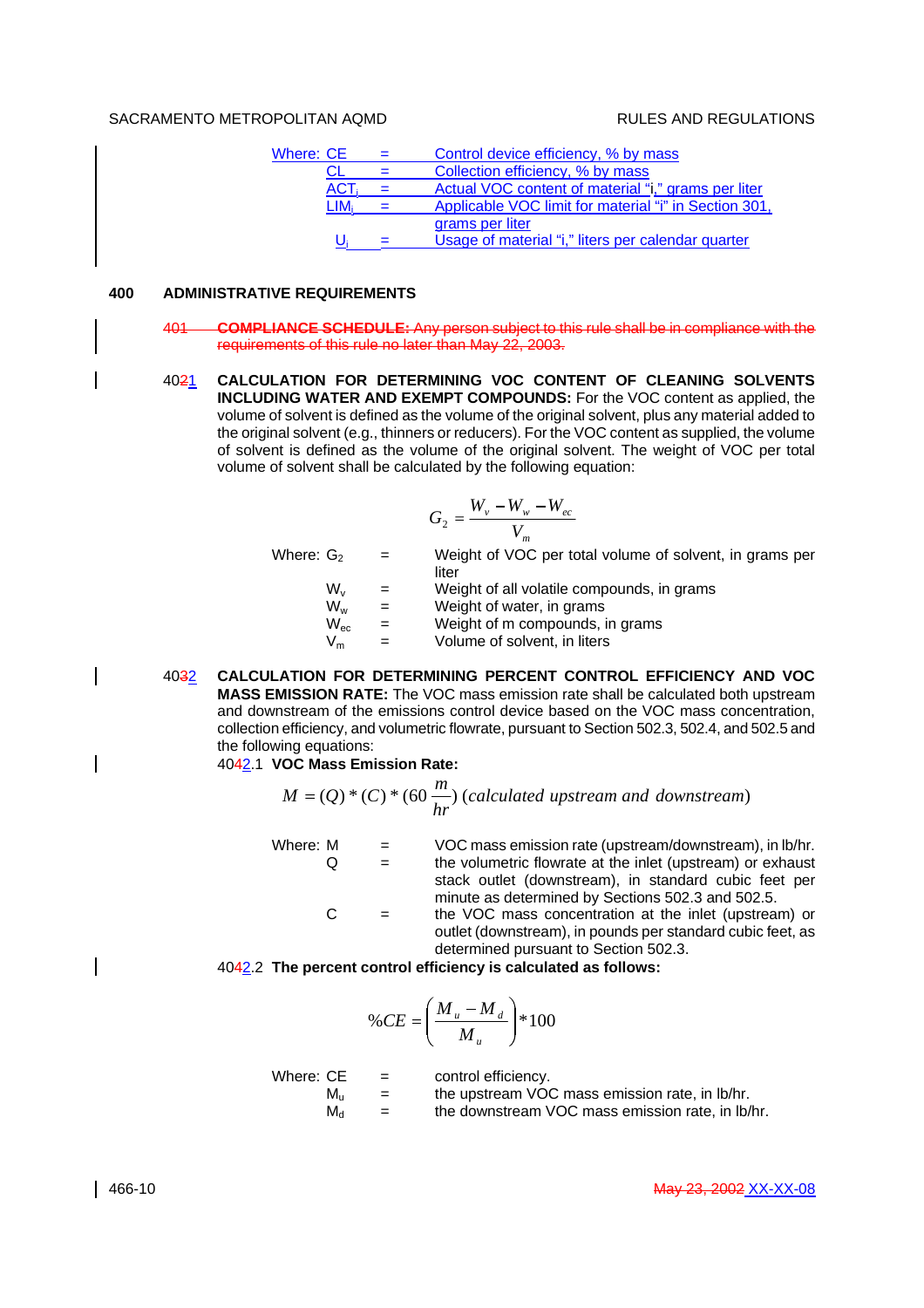- 4043 **OPERATION AND MAINTENANCE PLAN:** Any person using an approved emission control device pursuant to Section 305 must submit an Operation and Maintenance Plan for the emissions control to the Air Pollution Control Officer for approval. This Plan shall specify operation and maintenance procedures that demonstrate continuous operation and compliance of the emissions control equipment during periods of emissions-producing operations. This Plan shall specify key system operating parameters, such as temperatures, pressures, and/or flow rates, necessary to determine compliance with this rule and shall describe in detail procedures to maintain the approved control device. The plan shall specify which records must be kept to document these operations and maintenance procedures. The records shall comply with the requirements of Section 501. This Plan shall be implemented upon approval by the Air Pollution Control Officer.
- 4054 **PRODUCT INFORMATION REQUIREMENTS FOR SELLERS:** Any person who sells any solvent subject to this rule shall make available to the purchaser at the time of sale the following information:
	- 4054.1 The solvent type by name/code/manufacturer;
	- 4054.2 The maximum VOC content of the cleanup solvent as applied. The VOC content shall be displayed as grams of VOC per liter of solvent (or pounds of VOC per gallon), including water and exempt compounds as determined pursuant to Section 502.1.
	- 4054.3 Recommendations regarding thinning, reducing, or mixing with any solvent, if applicable.

#### **500 MONITORING AND RECORDS**

### 501 **RECORDKEEPING:**

- 501.1 **List of Solvents:** A list shall be maintained of all solvents currently used and/or stored at the site. The list shall include the following information:
	- a. Cleaning solvent type by name/code/manufacturer.
	- b. The actual VOC content of cleaning solvents listed in Section 301, as applied including water and exempt compounds.
	- c. The actual mixing ratio for the cleaning solvent as applied.
- 501.2 **Product Information:** The information listed under Section 4054 shall be maintained on-site and made available to the Air Pollution Control Officer upon request.
- 501.3 **Usage Records:** Any person within the District using cleaning solvents regulated by this rule shall update and maintain the records as required by this rule as follows:
	- a. **Daily:**
		- 1. Records of total applied volume in gallons per day of solvents used for cleaning of sterilization ink indicating equipment.
		- 2. Records of total volume of aerosol products in ounces used.

#### b**. Monthly:**

- 1. Record of total applied volume in gallons for each cleaning solvent used, and
- 2. Record of solvent cleaning activity associated with each solvent used.
- 501.4 **Emission Control Equipment:** Any person using an emission control device pursuant to this rule shall maintain records, on a daily basis, of key system operating parameters for emission control equipment, including, but not limited to:
	- a. Hours of operation;
	- b. Routine and non-routine maintenance; and
	- c. The records required by Section  $4043$  as part of the Operation and Maintenance Plan.
	- d. Records of test reports conducted pursuant to Section 502.
- 501.5 **Duration of Records:**
	- a. Prior to (two years after date of adoption), Ssuch records shall be maintained on-site for a continuous three-year period and made available for review by the Air Pollution Control Officer upon request.